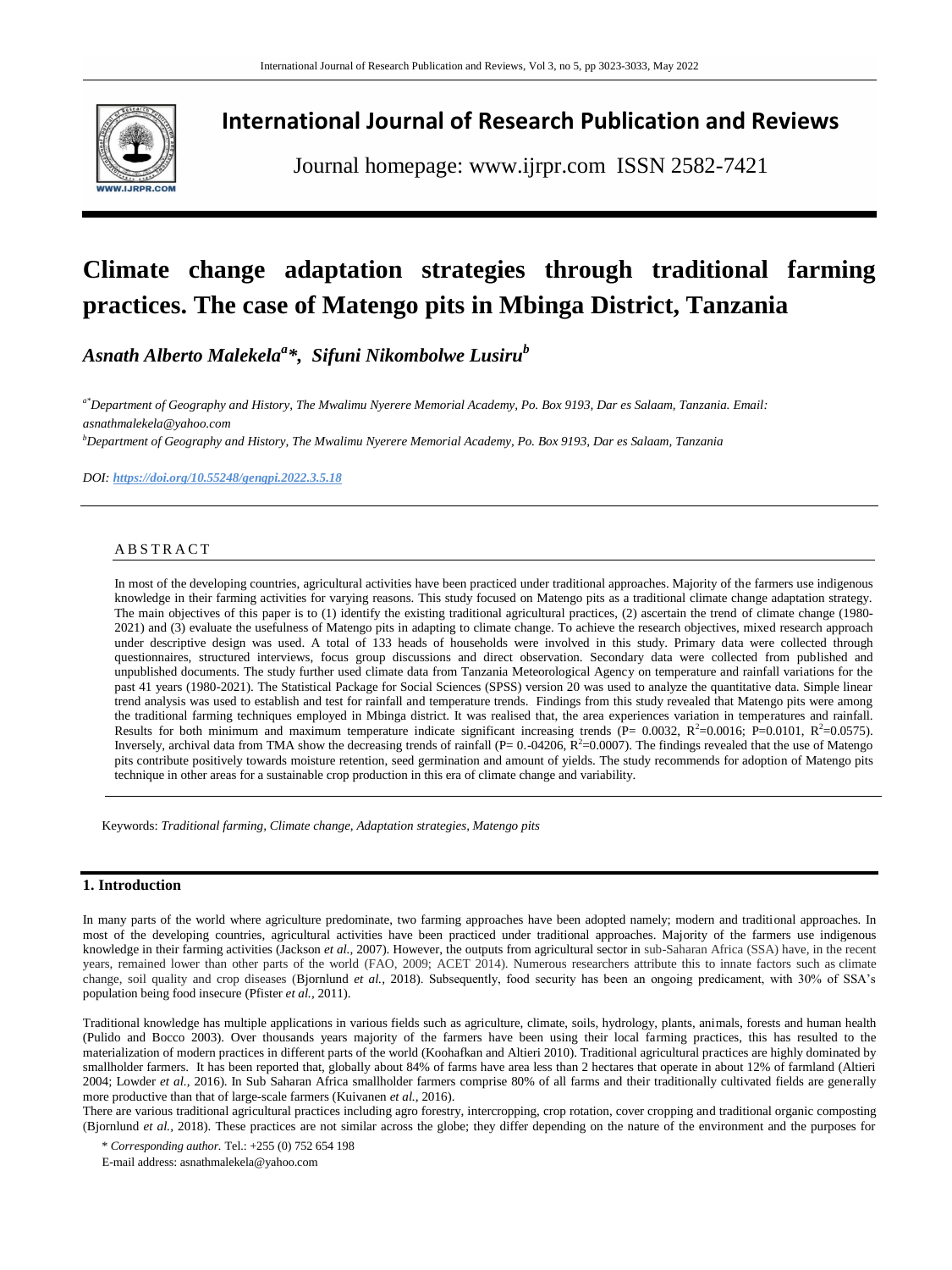engaging in such farming practices. Native farmers in low developed countries have been performing their agricultural activities in vulnerable areas which are susceptible to extreme weather events. Farming under such harsh situation has made farmers to adopt farming systems which are resilient to environmental changeability with negligible external inputs (Altieri *et al.,* 2015). Indigenous farmers can observe changes in weather and climate in their areas and use several adaptive and mitigation strategies (Macchi *et al.,* 2008; Salick and Ross 2009).

Climate change and variability adds stress to our societies and to the environment; it is the predominant challenge of this century affecting various sectors including agriculture, water, health and infrastructure (IPCC, 2007; UNFCCC, 2007). Farmers in different areas have diverse insights and adaptation strategies to adjust with climate change. Farmers' perceptions to climate change contain a significant role towards adaptation strategies and policy designing as well as integration of scientific and native knowledge for climate change adaptation (Juana *et al.,* 2013; Woods *et al.,* 2017). In agriculture, climate change adaptation strategies started from when people started farming through making changes in agricultural practices (McLean 2010).

Climate change is generally detrimental for agricultural production. Therefore, there is an urgent need for sustainable adaptation and mitigation strategies. If adaptation methods are effectively undertaken, climate change impacts can be minimized. Environmental conditions, geographical location, socioeconomic status, cultural differences and diverse knowledge systems influence perceptions of climate change and adaptation approaches (Touch *et al.,* 2016; Ayal and Filho 2017). Farmers with extensive knowledge about climate change and its impacts are better adjusted (Menapace *et al.,* 2015; Tesfahunegn *et al.,* 2016; Li *et al.,* 2017).

In Tanzania, as in many other developing countries, climate change has affected different sectors; agriculture inclusive. In order to acclimatize to varying climate farmers have been transforming their agricultural practices. The changes in farming customs are focused on both crop and livestock production. In Mbinga district, farmers have been adapting to changing climatic conditions through various traditional and scientific methods. However, the focus of the current study is on Matengo pits which are considered as an indigenous soil, water and nutrient conservation system for the sloping land. Matengo pits retain water and use crop residues to support the pits leading to improved and sustained soil fertility, crop productivity and reduced soil erosion (Nyasimi *et al.,* 2017).

Matengo pits as a technique of land management in sloped areas was introduced in the  $19<sup>th</sup>$  century in Mbinga district. Farmers used this technique in producing staple crops (Malley *et al.,* 2004). The geographical orientation of the district which is characterised by both gentle and steep slopes influenced the introduction of Matengo pits. Farming activities in the area are normally undertaken during rainy season and soil erosion is likely to occur due to the steepness of the area. Thus, Matengo pits were introduced as an indigenous farming techniques characterized by a combination of anti-erosion techniques of pits and ridges on steep slopes.

The method is usefully in areas with high population and mountainous areas, the method supports the concept of 'more people less erosion' (Teffen, *et al.*, 1994). Energetic laborers are required in preparing Matengo pits because the activity comprises various stages to its accomplishment. The activities include clearing grasses and allowing them to dry for two to three weeks, collecting the dried grasses and laying them down in rows to form a restrain all over the land proposed for farming. Then, digging the pits and covering the grasses with top soils. After the grasses have been roofed in the entire ridges, seeds of staple crops are sown (Edje *et al.,* 1988).

Although various studies have established the usefulness of Matengo pits, they have largely focused on soil conservation, water and land management thus yielding numerous faults when dealing with climate change scenarios (Moritsuk *et al.,* 2000; Malley *et al.* 2004; Nyasimi *et al.,* 2017; Nakamo 2021). Therefore, there is a need to ascertain an amalgamated study that interrogates traditional farming practices under climate change scenarios. The main objectives of this paper are to (1) identify the existing traditional agricultural practices, (2) ascertain the trend of climate change (1980-2021) and (3) evaluate the usefulness of Matengo pits in adapting to climate change.

## **2. Materials and Methods**

#### *2.1. The study area*

The study was conducted in Mbinga district-Ruvuma region which is located at the edge of the Great Rift Valley and encloses numerous mountains, including the Livingstone ranges and Kitesaliwili Mountains. The distinctive feature of the Matengo highlands has been exhaustive farming of the steep mountains slopes. The selection of this area focused on the predominance of Matengo pits for several years.

#### *2.2. Approaches and design*

The study used the mixed approach in which a combination of qualitative and quantitative approaches formed the basis for data collection and analysis. The quantitative data were collected through questionnaires from the households engaging in farming activities. Qualitative data were collected through observation, interviews and focus group discussion. The study used a descriptive research design; this is an appropriate design when the research aim is to identify characteristics, frequencies, trends, and categories.

#### *2.3. Sample and sampling procedures*

For a sample to be representative enough for statistical analysis, it is recommended to select at least 10% of the population in the study area. The study area had 28 wards, therefore, a total of 3 wards were selected, namely; Mikalanga, Kambarage and Mpapa. From each of the selected wards, one village was selected including Ilela, Matekela and Mitawa respectively.

In obtaining a sampling frame which was significant in determining the sample size, village executive officers were consulted and provided a list of farmer households. The lists were compiled and it was found that the selected villages had a total of 3148 farmer households as shown in Table 1. The obtained sample frame was used in determining the sample size.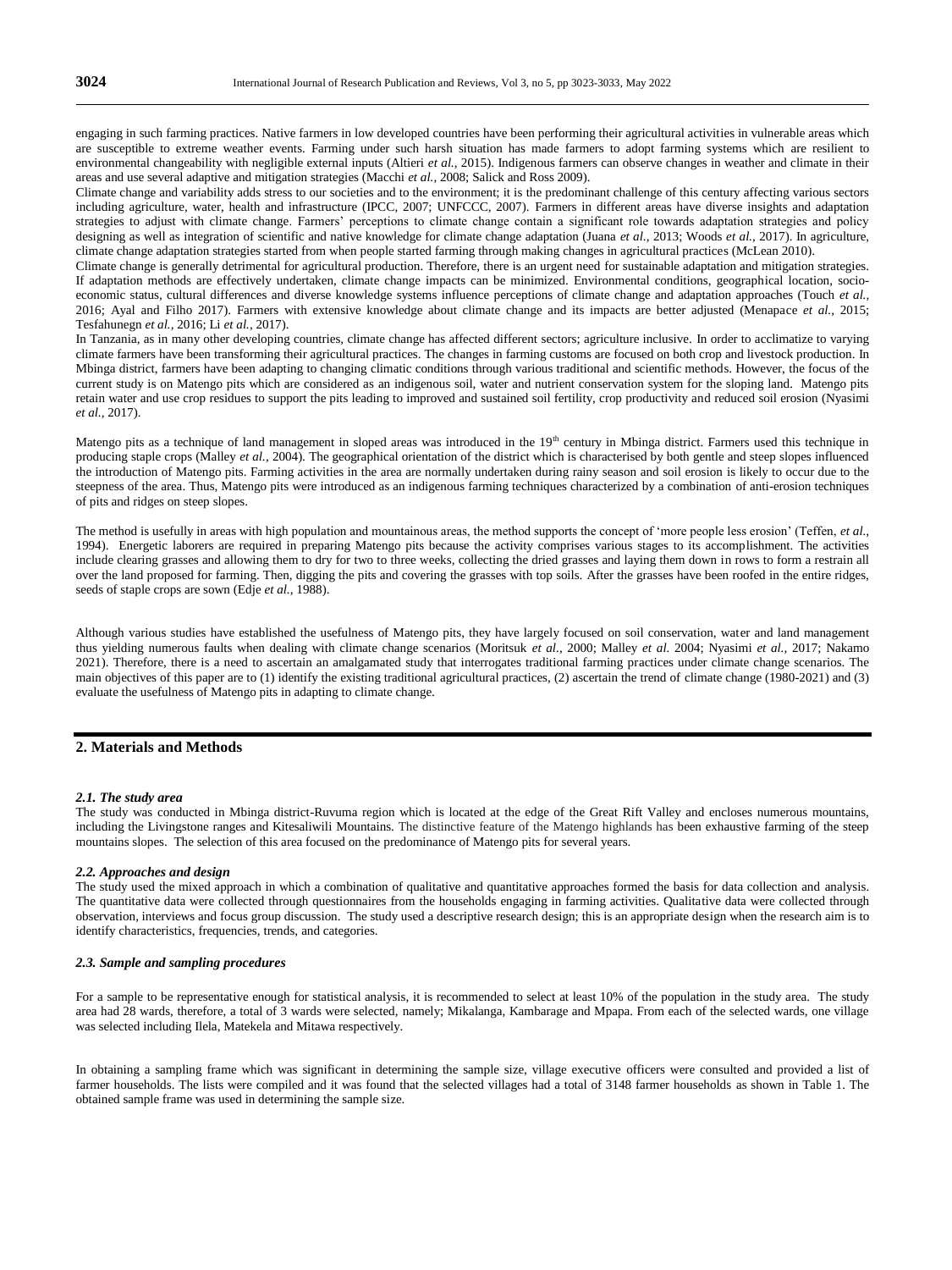#### **Table 1***.* **Total number of farmer households in each village**

| Ward             | <b>Village</b> | <b>Number of Households</b> |
|------------------|----------------|-----------------------------|
| <b>Mikalanga</b> | Ilela          | 1368                        |
| Kambarage        | Matekela       | 914                         |
| Mpapa            | Mitawa         | 866                         |
|                  | <b>Total</b>   | 3148                        |

#### **Source: Survey data 2022**

#### *2.4. Sample size*

The determination of sample size for structured interviews was based on confidence and precision level. In social science research, 95% confidence level with the precision level of 5% or 0.05 is adequate. The population for this study was finite and therefore sample size was determined using formula given by Kothari (2004) as:

………………………………………………….(1) Where:  $n =$  Sample size *z* = Standard variate at a given confidence level (which is 1.96 at 95% confidence level; basing on table of area under normal curve) *p* = Sample Proportion  $q = 1 - p$  $N =$  Size of population (Number of farmer households)  $e =$  Acceptable error (the precision) Data for calculation of sample size were:  $z = 1.96$  $p = 0.1$  $q = 0.9$  $N = 3148$  $e = 5\% (0.05)$ Inserting data into the equation:  $n = (1.96)^2(0.1)(0.9)(3148) = 133$  $(0.05)^{2}$  (3148) + (1.96)<sup>2</sup> (0.1) (0.9) Thus, 133 respondents were interviewed during structured interviews. In obtaining appropriate respondents from each village, the proportionate stratified sampling technique was used. The proportional allocation of households in every sampled village was conducted through proportionate formula by Kothari (2004), given as:<br> $P_i = \underline{N_i}$  ……………………………………………………… (2) Where,  $P_i$  = Proportional sample of each village  $N_i$  = Number of household in each village  $N = Total$  household forming the sampling frame  $n =$  Sample size

Inserting data for each village in the equation above:<br>1. Ilela Village:

- $P_i = 1368/3148 \times 133 = 58$
- 2. Matekela Village:  $P_i = 914/3148 \times 133 = 39$
- 3. Mitawa Village:  $P_i = 866/3148 \text{ x}133 = 36$ 
	- $Total = 133$

Thus, 58 heads of households were sampled from Ilela village, 39 from Matekela village and 36 from Mitawa village making a total of 133 respondents.

#### *2.5. Data collection methods*

Primary data were collected through questionnaires, interviews, observation and focus group discussions with the farmers, village leaders and extension officers. Secondary data were collected from the government reports, census reports, journal articles as well as library and web-based materials on the research topic. Also, 41 years climatic data from Tanzania Meteorological Agency (TMA) covering a period between 1980 and 2021 were used.

#### *2.6. Data analysis and presentation*

The data obtained from questionnaires, interviews, focus group discussions, field observations and meteorological data were analyzed using various methods. Quantitative data from structured questionnaires were analyzed using IBM SPSS Statistics version 20. Descriptive statistics was applied to give frequencies for both multiple and single response questions. Qualitative data collected through focus group discussions, observation and in-depth interviews were examined and presented in summary form. Climatic data from Tanzania Meteorological Agency (TMA) were analyzed using Microsoft Office Excel to present patterns and trends of rainfall and temperature in the form of graphs. The analyzed data whether quantitatively or qualitatively were summarized and presented in the form of text, tables and figures.

## **3. Results and Discussions**

#### *3.1. Farming experiences and crops grown*

Investigation on farmers' knowledge and experiences on farming was essential in this study. Issues of traditional farming practices and knowledge on climate change depend on ones' experience in farming activities. The exploration of this information formed an important basis in comparing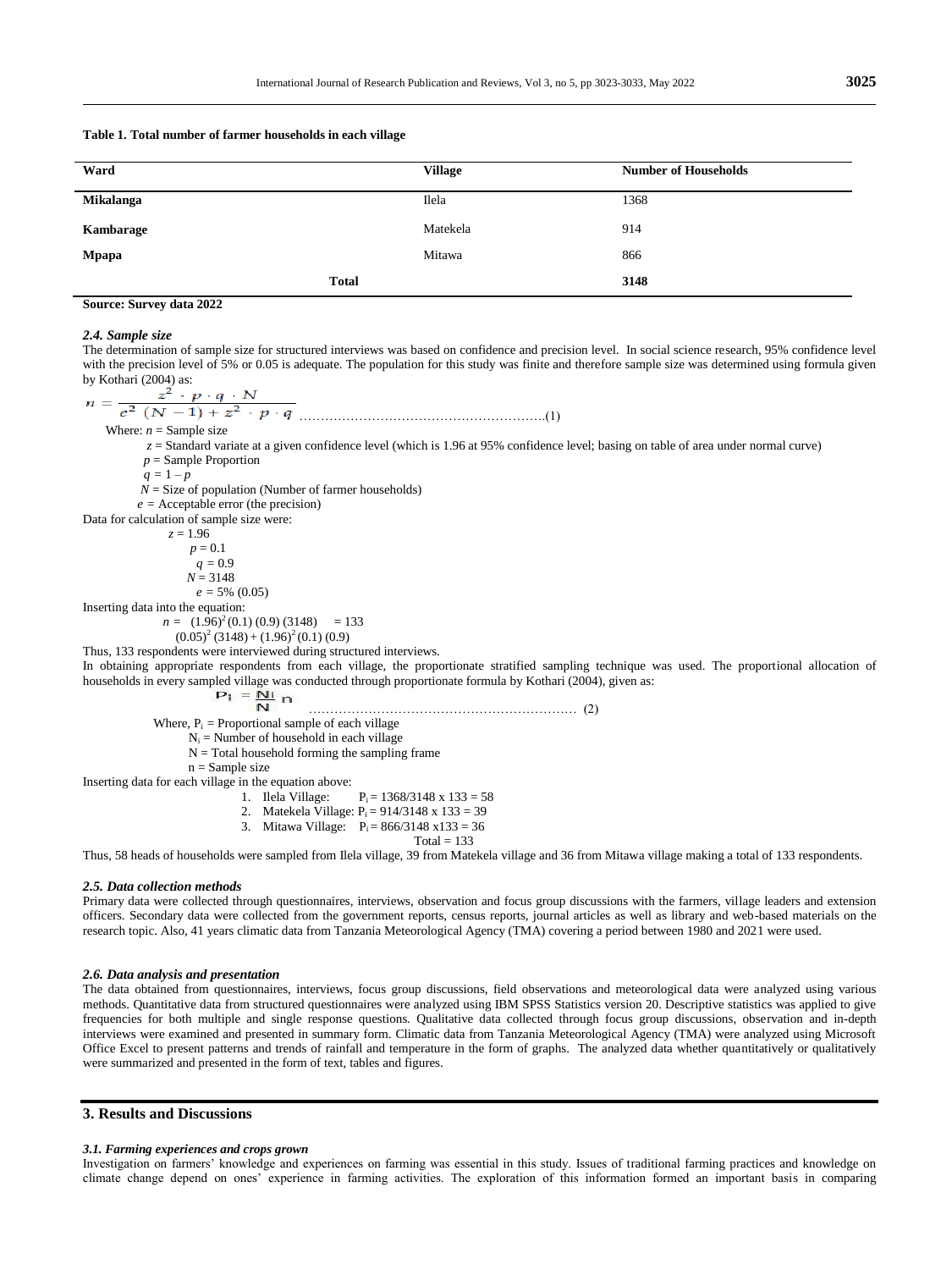meteorological data and farmer's experiences. Majority of the respondents (37.6%) reported to have involved in farming for about 30-39 years whereas some farmers reported to have engaged in the activity for more than 50 years as shown in Table 2. Further, the results in Table 2 indicates that majority of the respondents (79.7%) reported to engage in crop production, thus they are well informed on the techniques used in farming over the years and the environmental changes experienced. The findings signify that many farmers are well informed with farming activities. These results are in agreement with those of Oyewole (2012) who established that productivity is directly associated with years of cultivation experience.

Furthermore, the study investigated the main crops grown in the area whereas respondents mentioned to grow maize, wheat, beans, cassava, vegetables and coffee. However, maize was reported to be a staple crop in the study area (96.2% of the respondents). At national level it has been described that more than 80% of the Tanzanians consume maize, the crop is regarded as a major source of food (Lyimo *et al*., 2014). Mbinga district has large area for maize cultivation. The area has the opportunity to heighten maize production in the region and eventually contribute to national capacity in maize production, hence, reducing food insecurity (Utoga, 2022).

#### **Table 2: Percentages on respondents' experiences on farming and crop types grown**

| <b>Variables</b>           | Responses in Percentage $(\frac{6}{6})$ |          |        |         |  |
|----------------------------|-----------------------------------------|----------|--------|---------|--|
|                            | Ilela                                   | Matekela | Mitawa | Total   |  |
|                            | $n = 58$                                | $n=39$   | $n=36$ | $N=133$ |  |
|                            |                                         |          |        |         |  |
| (a) Experiences in farming |                                         |          |        |         |  |
| Between 1-19 years         | 3.4                                     | 12.8     | 19.4   | 10.5    |  |
| Between 10-19 years        | 19                                      | 15.4     | 11.1   | 15.8    |  |
| Between 20-29 years        | 24                                      | 20.5     | 16.7   | 21.1    |  |
| Between 30-39 years        | 40                                      | 33.3     | 39     | 37.6    |  |
| Between 40-49 years        | 8.6                                     | 15.4     | 8.3    | 10.5    |  |
| More than 50 years         | 5                                       | 2.6      | 5.5    | 4.5     |  |
| (b)Agricultural practices  |                                         |          |        |         |  |
| Crop production            | 75.8                                    | 82       | 83.4   | 79.7    |  |
| <b>Mixed Farming</b>       | 24.2                                    | 18       | 16.6   | 20.3    |  |
| (c) Crops grown            |                                         |          |        |         |  |
| Maize                      | 96.5                                    | 94.8     | 97.2   | 96.2    |  |
| Wheat                      | 20.6                                    | 41       | 50     | 34.6    |  |
| Beans                      | 70.6                                    | 92.3     | 72.2   | 77.4    |  |
| Coffee                     | 36.2                                    | 48.7     | 36.1   | 39.8    |  |
| Cassava                    | 31                                      | 51.2     | 25     | 35.5    |  |
| Vegetables                 | 70                                      | 82       | 61.1   | 73.7    |  |

#### *3.2. Traditional farming practices in the study area*

Traditional cultivation is an old technique of farming which has been used since earlier periods. Over the years, there has been advancement in farming methods with the use of modern equipments making farming rapid and efficient. In spite of the increased contemporary farming techniques, few methods of traditional farming are still used in our days. Farming practices are inherently related to the magnitude of agricultural activities and the aim of farming, whether subsistence or commercial (Acheampong *et al*., 2021). In the current study, most of the farmers were smallholders whose primary goal is to obtain food. Various traditional farming practices were reported including Matengo pits (60%) in Mitawa village, (56%) in Ilela village and (51%) in Matekela village. Also, contour terracing was reported to be practised in the area whereby (24%) of the farmers in Ilela, (20%) in Matekela, and (17%) in Mitawa reported to practise contour terracing. The practice is described as the method of ploughing sloped land beside lines of steady elevation in order to conserve rainwater and to lessen soil losses from exterior erosion. The general orientation of the study area is covered by steep slopes which facilitate draining the top soils during rainy season, thus the practice of contour terracing leisurely the rate of erosion. Furthermore, about (20%) of the farmers reported to apply intercropping as a traditional farming technique. Intercropping is a practice of sowing more than one crop at the same time in the same piece of land. The method is useful in diverse arenas including; maximizing the use of resources, escalating yields and diversifying harvests on a single plot of land. Besides, intercropping creates biodiversity which are necessary towards pest management. Similar observations were also reported by other scholars (Jackson *et al.,* 2007; Mapunda; 2017; Bjornlund *et al.,* 2018) who observed that majority of the farmers engaged in various traditional farming techniques in their study areas. In the selected villages, Matengo pits predominated due to the nature of area as shown in Figure 1.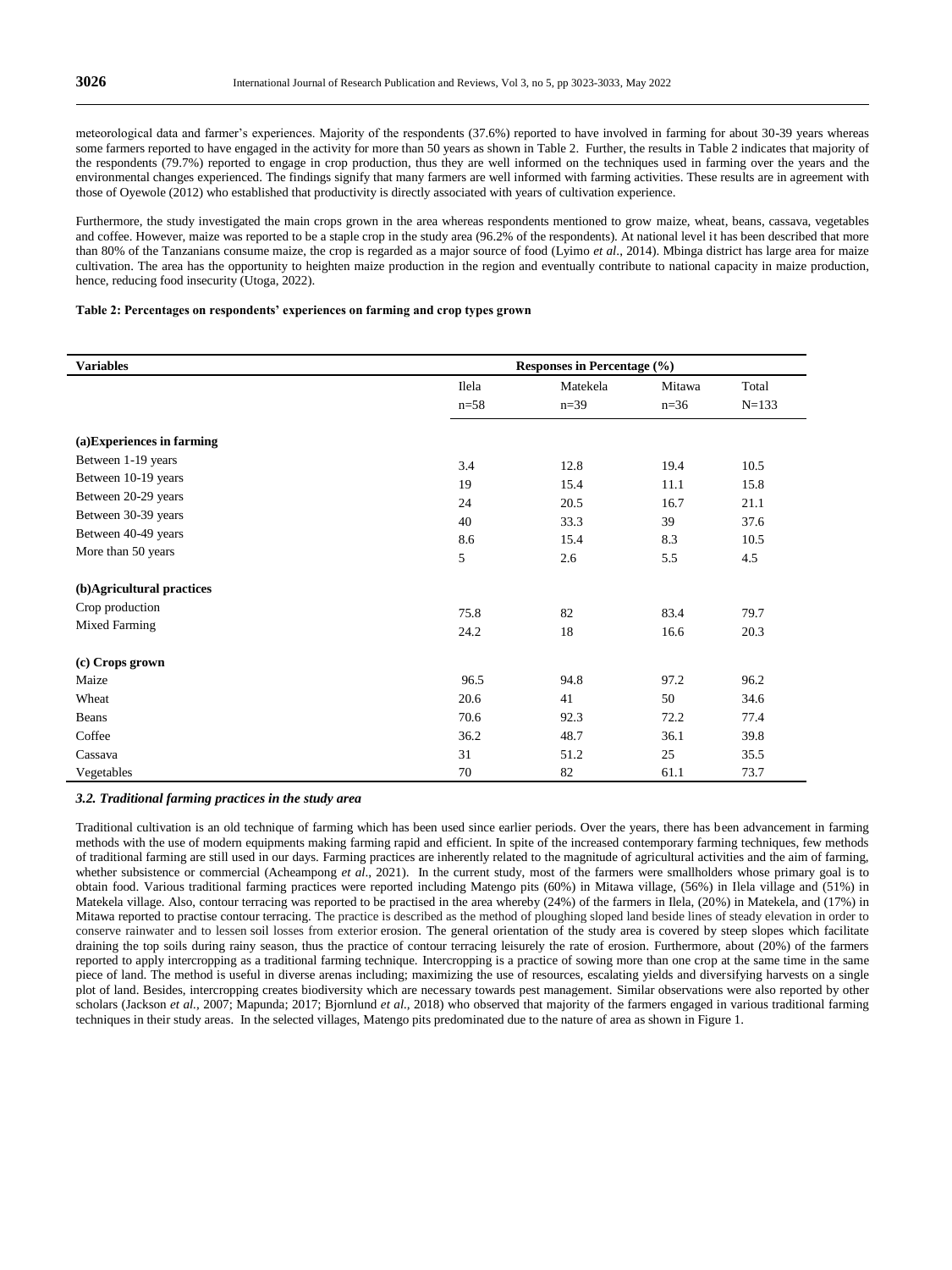

#### **Figure 1: Traditional farming practices in the study area**

#### *3.3. Climate situation in the study area*

Figure 2 indicates the perceived indicators of climate change in the study area. Majority (89%) of the respondents claimed to have observed changes of climate in their areas. Their perception of climate change based on their experiences of farming activities where they had noticed changes including rainfall variation, decrease in rainfall totals, changes in temperature, crop pests and disease, drought and water scarcity. The investigation of this information formed a considerable basis in comparing meteorological data and farmer's traditional knowledge. These results are also in agreement with a number of scholars (Malekela & Nyomora, 2019; Malekela & Yanda, 2021; Mkonda, 2022).



#### **Figure 2: Perceived indicators of climate change in the study area**

The climate situation in the study area is characterized by substantial deviation in rainfall totals; this is significantly evidenced by the results from the analysed meteorological data from TMA as indicated in Figure 3 which demonstrate for continual high variability in annual rainfall totals over the past 41 years (1980-2021). The 10-year trend line in the figure is not consistent throughout 41 years under study. The total annual rains had declined between 1301.6mm in 1980 to 901.5mm in 2021. The trend line shows that the average annual rainfall in the study area is decreasing at the rate of (P= -0.4204,  $R^2$ =0.0007) each year. Rainfall variations during the growing season affect crop production, particularly maize which is more susceptible to climate stress. The farmers highlighted to experience prolonged droughts in some months thus affecting maize production. Various climate models have confirmed that sub-Saharan Africa is the most vulnerable region to the impact of climate change due to low adaptive capacity (Copper 2002; IPCC, 2007; Speranza *et al*., 2009)

Likewise, the area experience variations in temperatures. The meteorological data analyses revealed a temporal disparity of temperatures whereby in 1980 the minimum average temperature was 15.4°C; this had changed to 16.9°C in the year 2021. The maximum average temperatures had also varied from 29 °C to 28.2 °C between 1980 and 2021 respectively. Results for both minimum and maximum temperature indicate a significant increased trends (P= 0.0032,  $R^2$ =0.0016; P=0.0101,  $R^2$ =0.0575) respectively as indicated in Figure 3. Climate scientists have reported increase in global temperature by 1.1° Celsius (1.9° Fahrenheit) since 1880. The preponderance of the warming has transpired since 1975, at a rate of roughly 0.15 to 0.20°C per decade (Hansen, *et al.,* 2010; Lenssen *et al.,* 2019)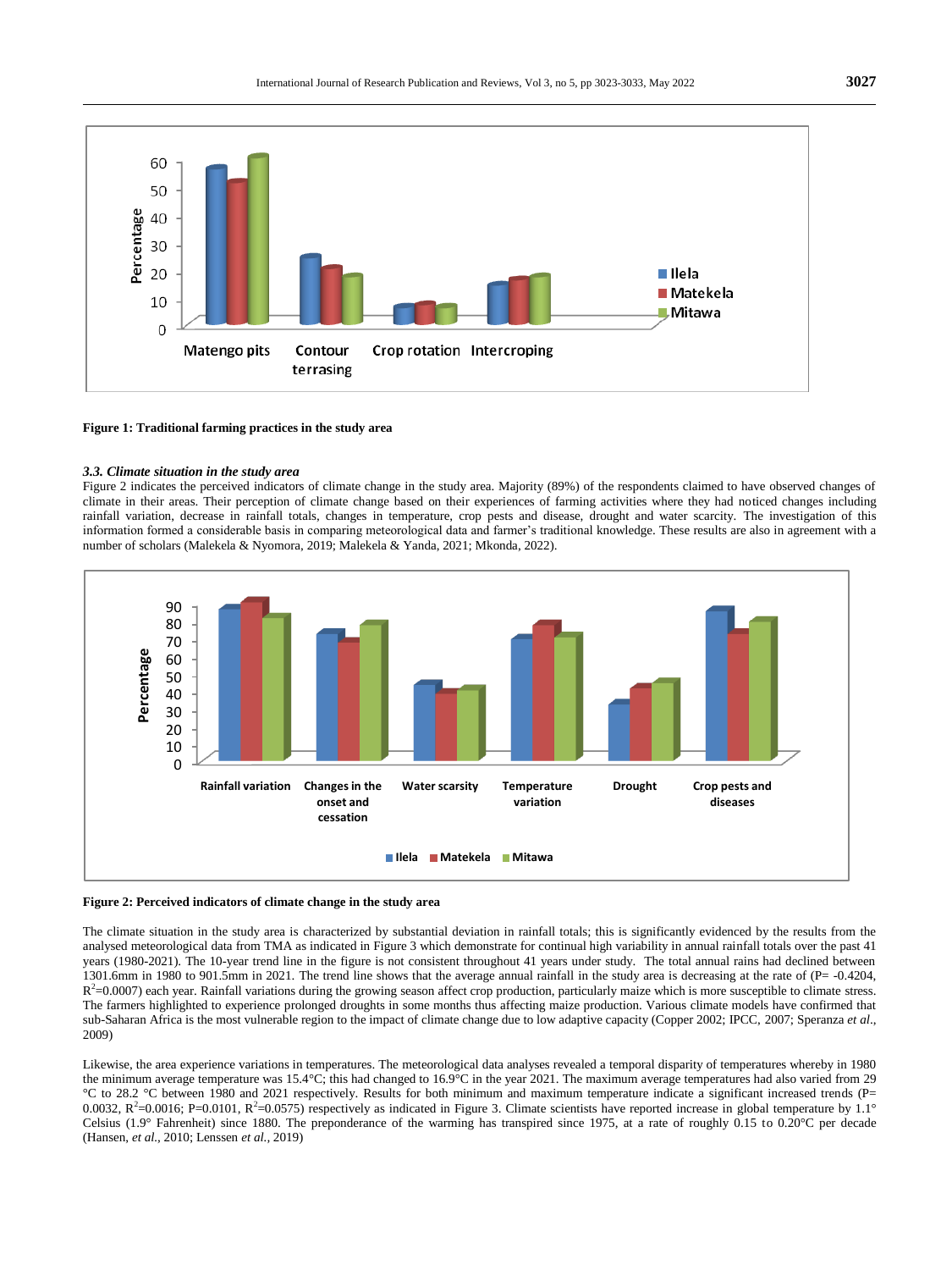





#### **Figure 3: Total annual rainfall (a), minimum temperature (b) and maximum temperature (c). Source: Tanzania Metrological Agency (2022).**

Moreover, respondents also reported to perceive variation in the onset and cessation of rainfall as indicated in Figure 2. Farmers reported to have observed changes in the onset of rainfall whereas in the previous years, rainfall started in the early or mid November and ended during April or May, but in the recent years, there have been considerable changes. These observations reported by the farmers were evidenced from meteorological data indicated in Figure 4 which shows that over the past 41 years the area has experienced variations in rainfall during November and December which are essential months for farmers to grow their crops. Subsequently, rainfall cessation in the recent years is early than previous years. For instance in the year 1980 the total rainfall for April was 232.5mm this had dropped to 75.4mm in the year 2021. Variation in the onset and cessation of rainfall have tremendous impact on farming activities because famers fail to determine the accurate time to start farming activities. Consequently, these oscillations may eventually affect crop yields. In some occasions famers reported to experience changes in terms of the numbers of rain days whereby sometimes it rain for two to three days consecutively or it may rain for only one and stop for three to four days hence affecting seed germination. Similar observations were also reported by (Lobell and Burke, 2010; Kilembe et al., 2012) who observed variations in the onset and cessation of rainfall.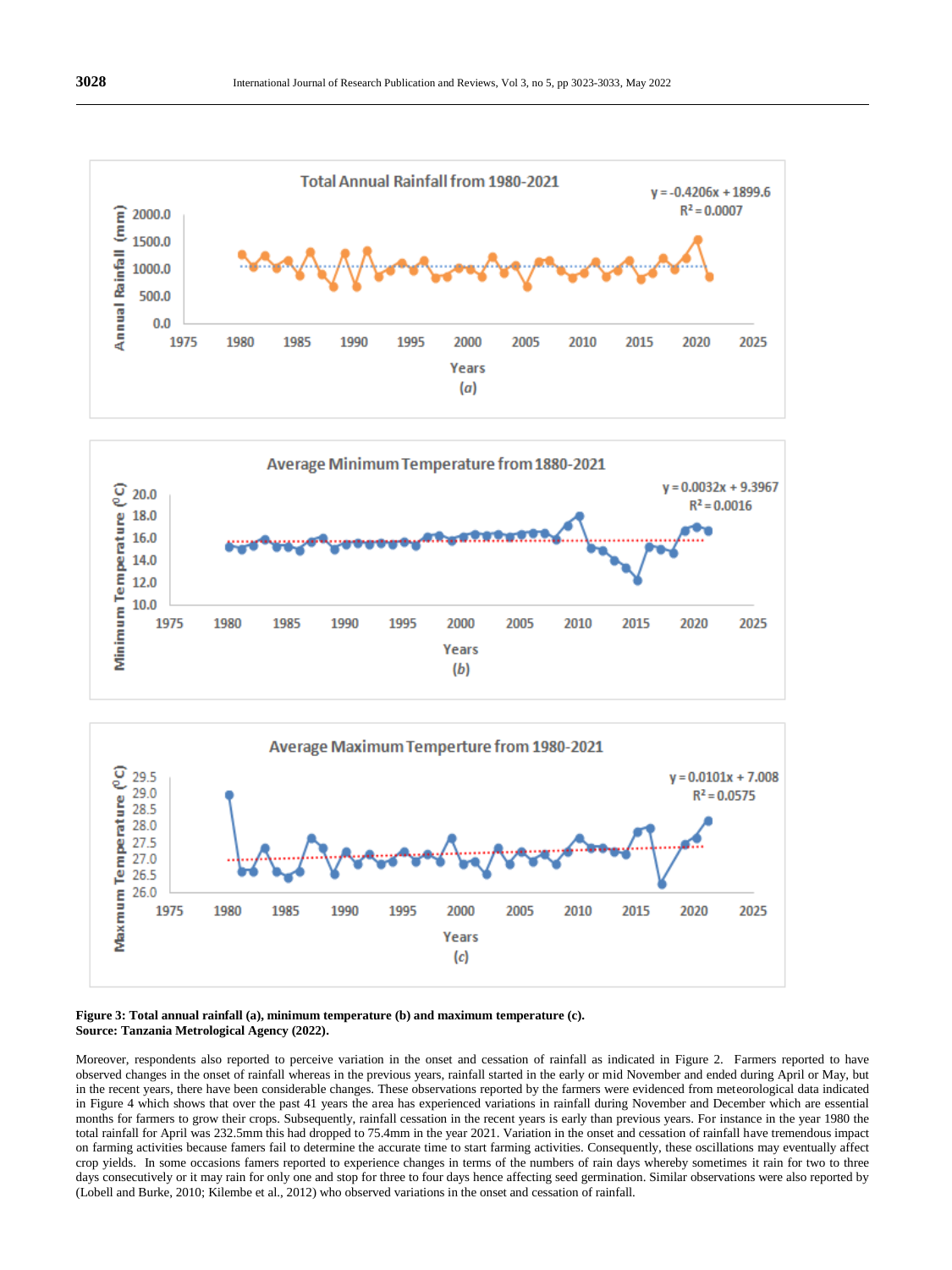

**Figure 4: Total rainfall in the months of November (a), December (b) and April (c) Source: Tanzania Metrological Agency (2022)**

#### *3.4. Usefulness of Matengo pits in adapting to climate change*

The use of Matengo pits in the production of staple crops in Mbinga district started many years ago, Farmers applied this method as a traditional way of conserving soil moisture and avoiding soil erosion. In the beginning of 19<sup>th</sup> century the method became a common practice in the study area (Malley *et al.*, 2004). In the current study, the findings revealed that majority of the farmers (40%) reported to be involved in Matengo farming techniques for between 11 and 20 years, also 13% mentioned to have engaged in this practice for more than 30 years while 16% reported to have used Matengo pits for between 1 and 10 years. These results indicate the dominance of Matengo pits for several years with the intention of conserving soil as shown in Table 3.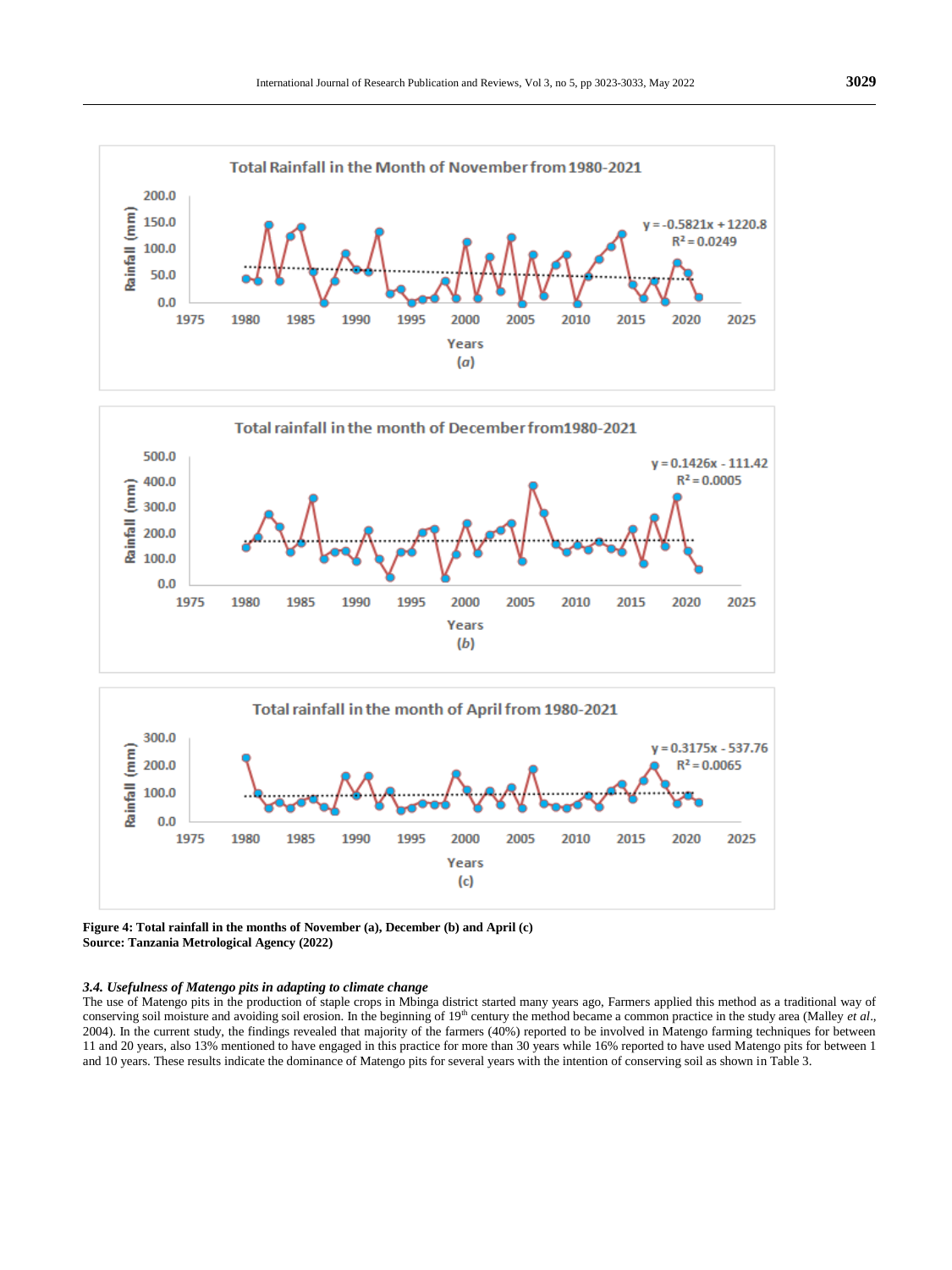## **Table 3: Numbers of years in which farmers involved in Matengo pits practices**

| <b>Variables</b>                     |          | Responses in Percentage $(\% )$ |        |           |  |
|--------------------------------------|----------|---------------------------------|--------|-----------|--|
|                                      | Ilela    | Matekela                        | Mitawa | Total     |  |
|                                      | $n = 58$ | $n=39$                          | $n=36$ | $N = 133$ |  |
| <b>Years from using Matengo pits</b> |          |                                 |        |           |  |
| Between 1-10 years                   | 16       | 15                              | 16     | 16        |  |
| Between 11-20 years                  | 38       | 44                              | 42     | 40        |  |
| Between 21-30 years                  | 31       | 33                              | 28     | 31        |  |
| More than 30 years                   | 15       | ð                               | 14     | 13        |  |
|                                      |          |                                 |        |           |  |

Over the years, Matengo pits have been considered as a method of soil conservation, but with the current climate change, Matengo pits are useful in not only conserving soil but also as a traditional method of adapting to climate change. Matengo pits can store moisture even after rain cessation thus enabling seed germination as shown in Figure 5. During this study, about 62% of the respondents reported that after the rain session water in pits can stay for 3 to 4 days. This duration can easily enable seed germination even if the rain stops for some days. Thus the method has been reported to be suitable than other traditional farming techniques. Furthermore, respondents were asked about harvest status from Matengo pits. The report indicates that 67% of the respondents obtain high amount of yields from Matengo pits than other farming techniques (Table 4). Many other scholars have documented that Matengo system is highly sustainable as it both protect soil and water. Besides, the high productivity of this system guarantee a stable food supply to the Matengo (Kato, 2001).

#### **Table 4: Usefulness of Matengo pits in adapting to climate change**

| <b>Variables</b>                                | Responses in Percentage $(\% )$ |                    |                  |                    |  |
|-------------------------------------------------|---------------------------------|--------------------|------------------|--------------------|--|
|                                                 | Ilela<br>$n = 58$               | Matekela<br>$n=39$ | Mitawa<br>$n=36$ | Total<br>$N = 133$ |  |
| (a) Moisture in Matengo pits after rain session |                                 |                    |                  |                    |  |
| Between 1-2 days                                |                                 | 8                  | 17               | 10                 |  |
| Between 3-4 days                                | 64                              | 64                 | 56               | 62                 |  |
| Between 5-6 days                                | 26                              | 26                 | 19               | 24                 |  |
| More than 7 days                                | 3                               | $\overline{c}$     | 8                | $\overline{4}$     |  |
| (c) Yields from Matengo pits                    |                                 |                    |                  |                    |  |
| Highest                                         | 9                               | 18                 | 14               | 13                 |  |
| High                                            | 67                              | 59                 | 75               | 67                 |  |
| Medium                                          | 21                              | 15                 | 8                | 16                 |  |
| Low                                             | 3                               | 8                  | 3                | 4                  |  |
| (c) Rate of seed germination                    |                                 |                    |                  |                    |  |
| Highest                                         | 71                              | 77                 | 73               | 73                 |  |
| High                                            | 22                              | 20                 | 22               | 22                 |  |
| Medium                                          |                                 | 3                  | 5                | 5                  |  |



**Figure 5: Wheat germination in Matengo pits in the study area Source: Survey data 2022**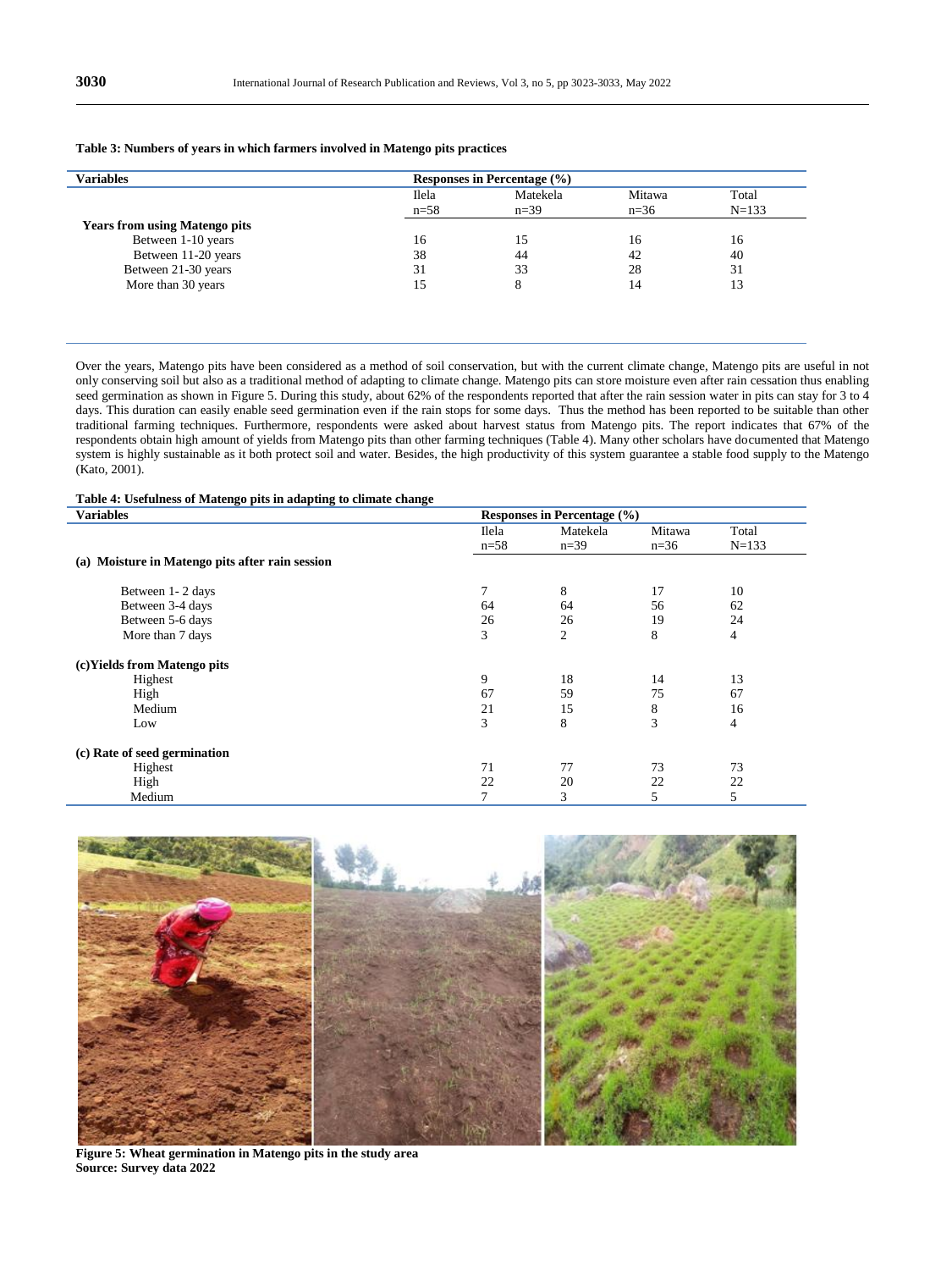## **4. Conclusion and Recommendation**

Traditional agricultural practices are undertaken in different parts of the world in spite of the advancement in science and technology. Mechanization in agriculture has not replaced traditional techniques. Farmers who espouse these practices enhance the fertility of their farmlands while obtaining the benefits of higher yields. The results of the current study revealed that farmers in the study area practised Matengo pits, intercropping, crop rotation and contour terracing. These practises aimed at conserving soils, however, the study focused on Matengo pits as a traditional method of adapting to the impact of climate change. It was revealed that the area experienced variations in rainfall totals, temperatures and changes in the onset and rainfall cessation as well as increased pests and diseases. The reported climate variations were confirmed with climatic data analyses from the Tanzania Metrological Agency covering a period from 1980-2021. The practices of Matengo pits have multiplier impact on both soil conservation and as an adaptation strategy to the impact of climate change. The practice enables seed germination even if the rain stops for some days. Moreover, the amount of yields were reported to be higher when the technique is used compared to where it is not. The study recommends for adoption of Matengo pits in other areas in this era of climate change and variability because the technique can store moisture even after rain cessation thus enabling crop growth.

#### **REFERENCES**

- Acheampong, E.O., Sayer, J., Macgregor, C.J., & (2021). Sloan, S. Factors Influencing the Adoption of Agricultural Practices in Ghana's Forest-Fringe Communities. *Land* 10, 266. https://doi.org/ 10.3390/land1003026.
- ACET (African Center for Economic Transformation), (2014). African Transformation Report: Growth with Depth. Accra: ACET.
- Altieri, M.A. (2004). Linking ecologists and traditional farmers in the search for sustainable agriculture. Front Ecol Environ 2(1):35-42.
- Altieri ,M.A., Nicholls, C.I., Henao, A., & Lana, M.A. (2015) Agroecology and the design of climate change-resilient farming systems. Agron Sustain Dev 35(3):869–890
- Ayal, D.Y., & Leal, F. W. (2017) Farmers' perceptions of climate variability and its adverse impacts on crop and livestock production in Ethiopia. J Arid Environ 140:20–28
- Bjornlund, V., Bjornlund, H., & Van Rooyen, A.F. (2018). Why agricultural production in sub-Saharan Africa remains low compared to the rest of the world – a historical perspective. *International Journal of Water Resources Development.* VOL. 36, NO. S1, S20–S53
- Cooper, D. (2002). Findings from the Competition Commission's inquiry into supermarkets. *Journal of Agricultural Economics* 54(1):127-143.
- Edje, O. T., Kirkby, R., Graf, W., Temoka, M, R., Haule, K, L ., &Wartmann, C., (1988). "Traditional forms of soil fertility maintenance, "Proceeding of a workshop on Soil fertility research for bean cropping systems in Africa. (Ed.C Wartmann), Addis Ababa, Ethiopia.
- FAO (Food and Agriculture Organization), (2009). *Technical papers from the Expert Meeting on How to Feed the World in 2050*. FAO.
- Hansen, J., Ruedy, R., Sato, M., & Lo, K. (2010). Global surface temperature change. *Reviews of Geophysics*, *48*(4).
- IPCC, (2007). Working Group II Report "Impacts, Adaptation and Vulnerability "Climate Change 2007 Impacts, Adaptation and Vulnerability". Contribution of Working Group II to the Fourth Assessment Report of the IPCC. [http://www.](http://www/) ipcc.ch/ipccreports/ar4-wg2.htm
- Jackson, L.E., Pascua,l U., & Hodgkin ,T. (2007). Utilizing and conserving agro-biodiversity in agricultural landscapes. Agr Ecosyst Environ 121(3):196– 210
- Juana, J., Kahaka, Z., & Okurut, F. (2013). Farmers' perceptions and adaptations to climate change in sub-Sahara Africa: a synthesis of empirical studies and implications for public policy in African agriculture. J Agric Sci 5(4):2013
- Kato, M. (2001). Intensive Cultivation and Environment Use Among the Matengo in Tanzania. Graduate School of Asian and African Area Studies, Kyoto University. African Study Monographs 22(2): 73-91.
- Kilembe, C., Thomas, T.S., Waithaka, M., Kyotalimye, M. &Tumbo, S. (2012), East Africa Agriculture and Climate Change: A Comprehensive Analysis—Tanzania, IFPRI, Washington.
- Koohafkan, P., & Altieri, M.A. (2010). Globally important agricultural heritage systems: a legacy for the future. UNFAO, Rome
- Kothari, C.R. (2004). *Research Methodology: Method and Techniques*, (2<sup>nd</sup> ed). New Age International. Delhi.
- Kuivanen, K.S., Michalscheck. M., Descheemaeker, K., Adjei-Nsiah, S., Mellon-Bedi, S., Groot, J.C.J., & Alvarez S (2016). A comparison of statistical and participatory clustering of smallholder farming systems: a case stud statistical and participatory clustering of smallholder farming systems: a case study in Northern Ghana. J Rural
- Lenssen, N. G., Schmidt, J., Hansen, M. Menne, A., Persin, R., & Ruedy, D. (2019). Improvements in the GISTEMP uncertainty model. *J. Geophys. Res. Atmos.*, 124, no. 12, 6307-6326, doi:10.1029/2018JD029522.
- Lyimo, S., Mduruma, Z., & Groote, H. D. (2014). The use of improved maize varieties in Tanzania. African Journal of Agricultural Research, 9 (7):643- 657.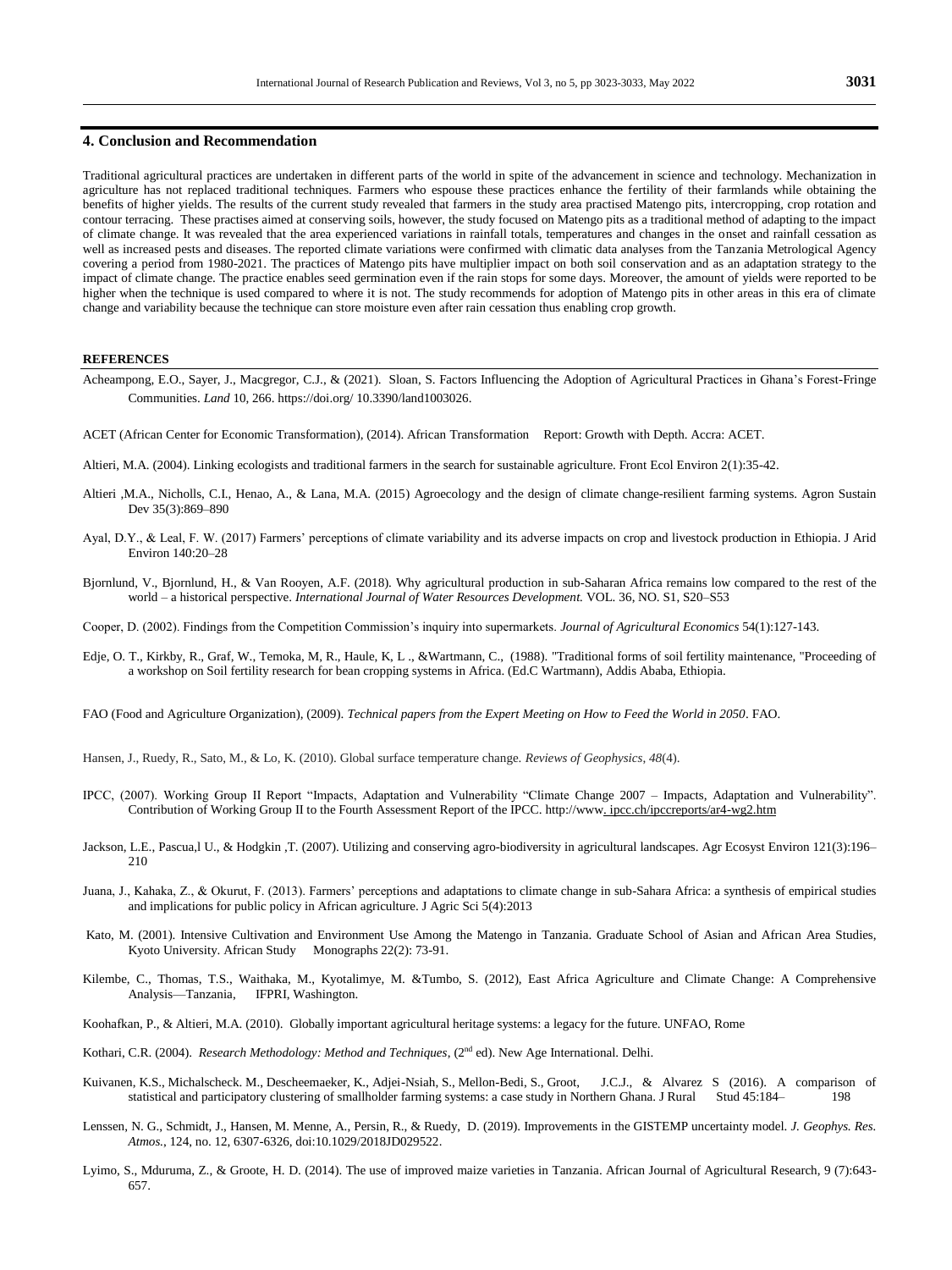- Li, S., Juha´sz-Horva´th L., Harrison, P.A., Pinte´r L., & Rounsevell, M.D. (2017) Relating farmer's perceptions of climate change risk to adaptation behaviour in Hungary. J Environ Manage 185:21–30
- Lobell, D.B., & Burke, M.B. (2010). "On the use of statistical models to predict crop yield responses to climate change", Agricultural and Forest Meteorology, Vol. 150 No. 11, pp. 1443-1452.
- Lowder, S.K., Skoet J., & Raney, T. (2016). The number, size, and distribution of farms, smallholder farms, and family farms worldwide. World Dev 87:16–29
- Macchi, M,. Oviedo, G., Gotheil, S., Cross, K., Boedhihartono, A., Wolfangel, C., & Howell M. (2008) Indigenous and traditional peoples and climate change. Indigenous and traditional peoples and climate change, IUCN Issues Paper. http://cmsdata.iucn.org/ downloads (Online)
- Malekela, A.A., & Nyomora, M.S. (2019). Climate change: Its implications on urban and peri-urban agriculture. A case of Dar es Salaam city. Tanzania. *Science and Development Journal, Vol.3,40-53.* University of Ghana
- Malekela, A.A., & Yanda, P. (2021). Extreme weather events and their impact on urban crop production. A case of Kinondoni District, Tanzania. *International Journal of Agronomy and Agricultural Research(IJAAR)*, Vol.19, No.2, 1-9
- Malley, Z.J.U., Kayombo, B, B., Willcocks, T.J., & Mtakwa, P.W. (2004). Ngoro: An indigenous, sustainable and profitable soil, water and nutrients conservation system in Tanzania sloping land. Soil and Tillage Research, 77(1)
- Mapunda, I.J. (2017). Effects of Population Growth on Land Management Practices in Mbinga District, Tanzania. M.A Dissertation. University of Dar es Salaam. Dar es Salaam.
- McLean, K.G. (2010). Advance guard: climate change impacts, adaptation, mitigation and indigenous peoples—a compendium of case studies. United Nations University-Traditional Knowledge Initiative, Darwin[. http://www.unutki.org/news.php](http://www.unutki.org/news.php)
- Menapace, L., Colson, G.,& Raffaelli, R. (2015) Climate change beliefs and perceptions of agricultural risks: an application of the exchangeability method. Glob Environ Change 35:70–81. doi:10.1016/j.gloenvha.2015.07.005
- Mkonda, M. Y. (2022). Awareness and adaptations to climate change among the rural farmers in different agro-ecological zones of Tanzania. Management of Environmental Quality: An International Journal. Emerald Publishing Limited 1477- 7835 DOI 10.1108/MEQ-10-2021-0241
- Moritsuka, N., Taivaka, U., Tsunoda, M., Mtakwa ,P.,& Kosak T (2000). Significance of Plant Residue Management under the Matengo Pit System in Mbinga District, Southern Tanzania. pn. J. Trop. Agr. 44(2): 130-137.
- Nakamo, S.J. (2021) Multi-criterial analysis for modelling Matengo/Ngolo pits agro-ecological zones using fuzzy logic in Southern Tanzania. IOP Conf. Series: Earth and Environmental Science 911. 012080. doi:10.1088/1755-1315/911/1/012080. IOP Publishing.
- Nyasimi, M., Kimeli, P., Sayula, G., Radeny, M., Kinyangi, J., & Mungai, C. (2017). Adoption and Dissemination Pathways for Climate-Smart Agriculture Technologies and Practices for Climate-Resilient Livelihoods in Lushoto, Northeast Tanzania. *Climate*. MDPI.
- Oyewole, S.O. (2012). Analysis of Income Diversification Strategies and Food Security Status of Farmers in Oyo State of Nigeria. Unpublished M.Sc Thesis, Department of Agricultural Economics and Rural Sociology, Ahmadu Bello University, Zaria, Nigeria.
- Pfister, S., Bayer, P., Koehler, A., & Hellweg, S. (2011). Projected water consumption in future global agriculture: Scenarios and related impacts. Science of the Total Environment, 409(20), 4206–4216[. https://doi.org/10.1016/j.scitotenv.2011.07.019](https://doi.org/10.1016/j.scitotenv.2011.07.019)
- Pulido, J.S, & Bocco, G. (2003). The traditional farming system of a Mexican indigenous community: the case of Nuevo San Juan Parangaricutiro, Michoaca´n, Mexico. Geoderma 111:249–265
- Salick, J., & Ross, N. (2009). Traditional peoples and climate change. Glob Environ Change 19:137–139.
- Speranza, I., Kiteme, B., Ambenje, P., Wiesmann, U. & Makali, S. (2009), "Indigenous knowledge related to climate variability and change: insights from droughts in semi- arid areas of former Makueni District, Kenya", Climate Change, Vol. 100, pp. 295- 315.
- Teffen, M., Mortimore, M., & Gichuki, F. (1994). More People Less Erosion, Environmental Recovery in Kenya. Department of Agricultural Engineering, University of Nairobi, Kenya
- Tesfahunegn, G.B., Mekonen, K., & Tekle, A. (2016). Farmers' perception on causes, indicators and determinants of climate change in northern Ethiopia: implication for developing adaptation strategies. Appl Geogr 73:1–12
- Touch, V., Martin, R.J, Scott, J.F., Cowie, A., & Li Liu, D. (2016). Climate change adaptation options in rain fed upland cropping systems in the wet tropics: a case study of smallholder farms in North-West Cambodia. J Environ Manage 182:238–246
- UNFCCC. (2007). Climatic Change Impact, Vulnerabilities and Adaptation in Developing Countries. Bonn, Germany. UNFCCC Secretariat, Retrieved fro[m www.unfccc.int](http://www.unfccc.int/)